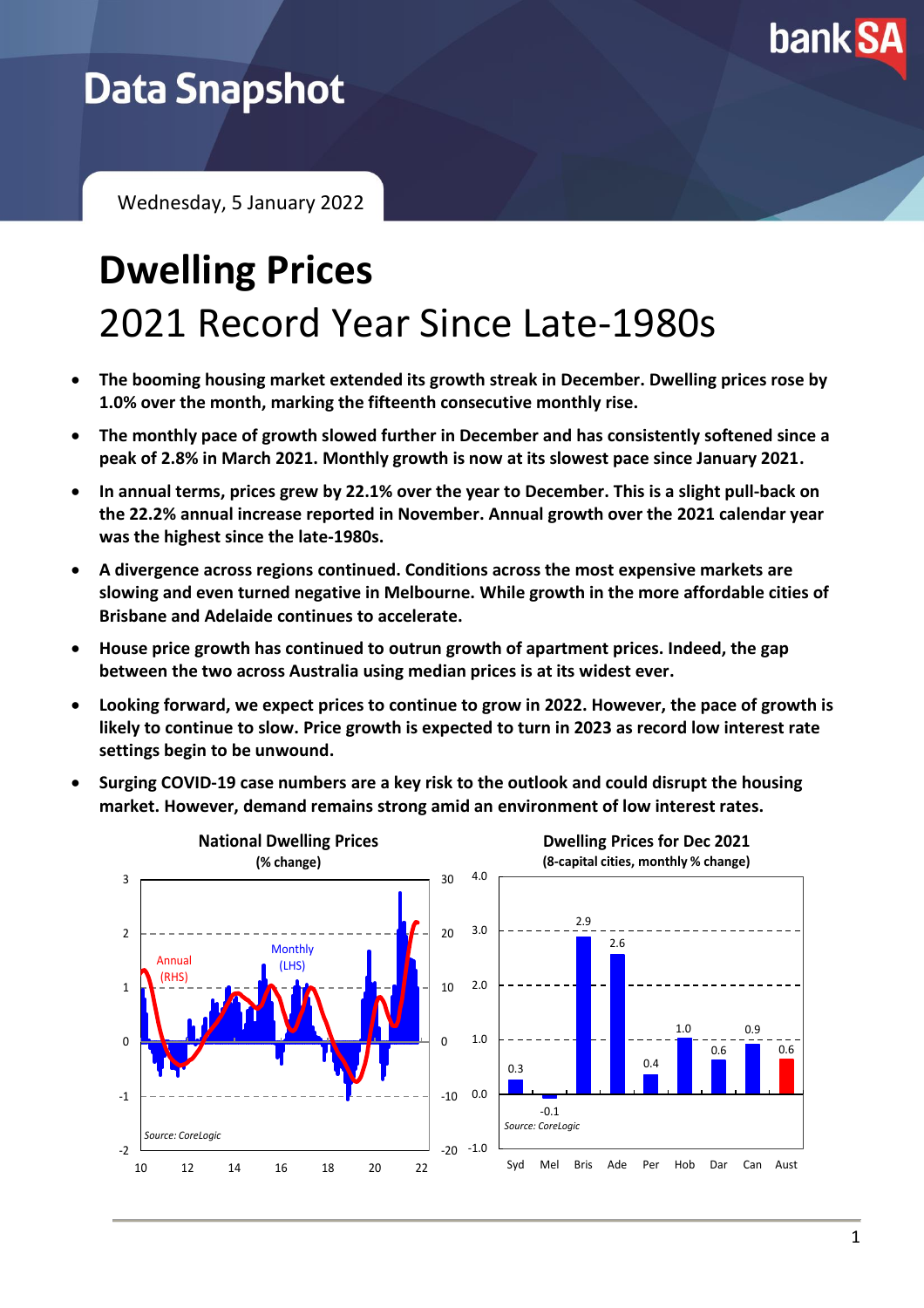The booming housing market extended its growth streak in December. Dwelling prices rose by 1.0% over the month, according to the latest data from CoreLogic. The December result marked the fifteenth consecutive monthly rise.

While growth remains strong, the housing market continued to lose momentum. The monthly pace of growth slowed further in December and has consistently softened since a peak of 2.8% in March 2021. Monthly growth is now at its slowest pace since January 2021, however, remains well above the decade average of 0.5%.

In annual terms, prices grew by 22.1% in December. This is a slight pull-back on the 22.2% annual increase reported in November and the first-time annual price growth has softened since November 2020. Despite the minor pull-back, annual price growth is at the second highest level since June 1989.

There are several key factors driving the dynamics in the Australian housing market. We have seen housing demand being impacted by rising affordability pressures, alongside surging prices. This is especially the case in the more expensive markets of Sydney and Melbourne. Meanwhile, fixed home loan rates have risen, on average, across lenders as swap rates have increased from their lows last year. In addition, macroprudential policy settings have been tightened to support robust lending standards in an environment of increasing loans to highly indebted households, particularly those with high debt-to-income ratios.

Accompanying the slowing demand has been an increase in housing supply from low levels. This is the case in Sydney and Melbourne, where new listings have recovered as Delta lockdowns lifted. Anecdotes also suggest there has been a rise in off-market sales. However, supply levels remain low in other cities.

Despite these factors, selling conditions in the market are strong. Critically, interest rates are around record lows and housing demand remains robust.

Varying combinations of these supply and demand factors have led to a divergence in price activity across regions. Conditions across the most expensive markets of Sydney and Melbourne are slowing, as factors such as deteriorating affordability and a greater influx of supply are constraining growth. In contrast, monthly price growth is accelerating in the more affordable capital cities of Brisbane and Adelaide, where there has not been as strong a catch up in supply. Indeed, monthly price growth in Adelaide hit its fastest rate since 1993 and monthly price growth in Brisbane was the fastest since 2003.

By city, dwelling price growth in December was generally stronger in the smaller capital cities. Brisbane (2.9%), Adelaide (2.6%), Hobart (1.0%) and Canberra (0.9%) were the outperformers. Growth was more muted across Sydney (0.3%), and Perth (0.4%) and Darwin (0.6%). Meanwhile, Melbourne reported a monthly decline in dwelling prices for the first time since October 2020, falling by 0.1% in December.

On an annual basis, growth was in the double digits across all cities. Perth recorded the weakest annual growth rate (13.1%). Hobart, Brisbane and Sydney all grew by more than 25% over the year, recording annual growth of 28.1%, 27.4% and 25.3%, respectively. Canberra (24.9%), Adelaide (23.2%), Melbourne (15.1%) and Darwin (14.7%) also grew strongly over the year.

The relative outperformance of regional areas accelerated further in December. Dwelling prices rose 2.2% in regional areas and 0.6% in capital cities. On an annual basis, dwelling prices were 25.9% higher in regional areas compared to 21.0% higher in capital cities. Demand for housing in regional areas remains high, as the popularity of working from home increases and buyer's transition from more expensive markets for lifestyle benefits.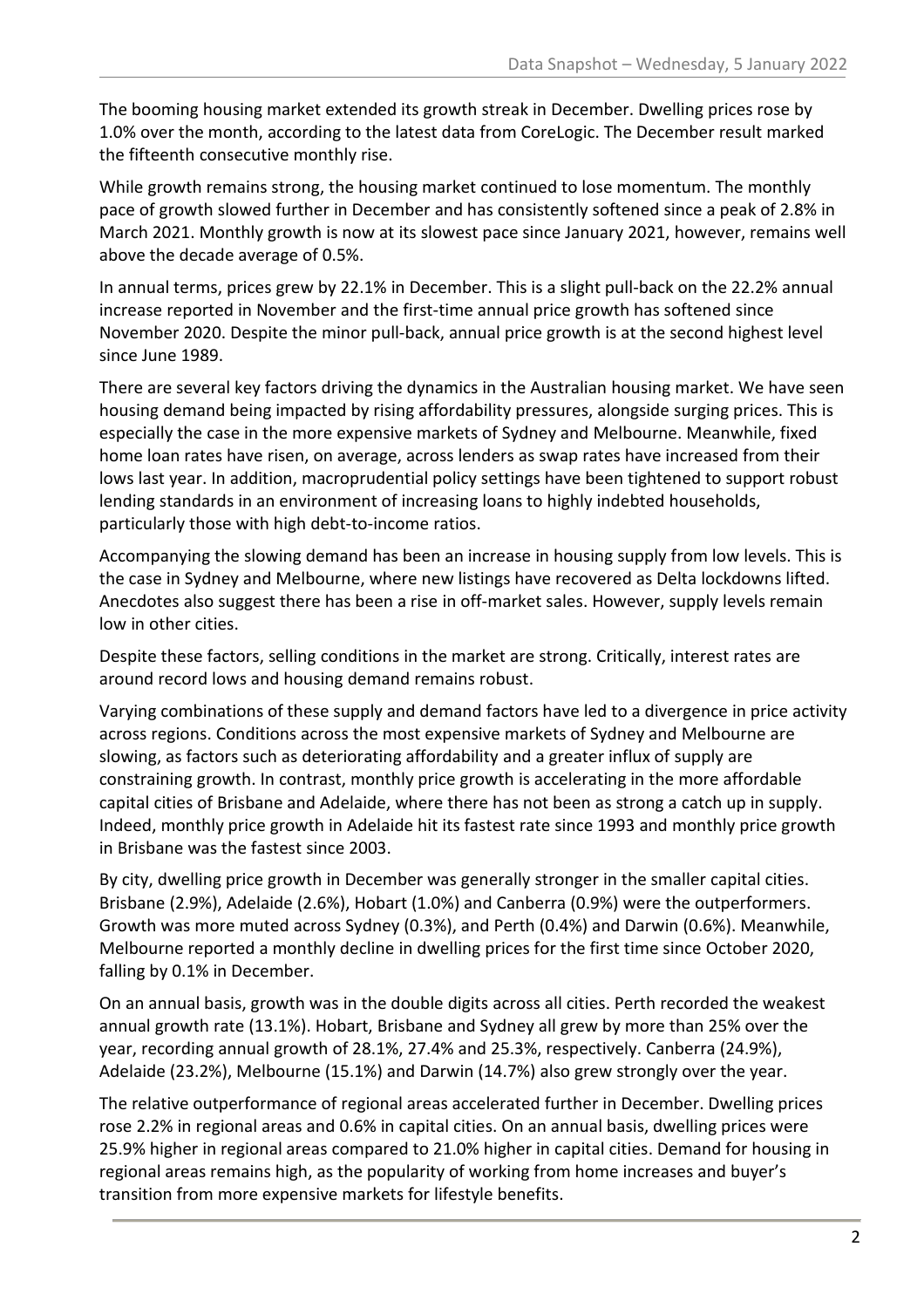

The outperformance of house prices relative to unit prices also continued in December. Nationally, house prices rose by 1.2% in the month, while unit prices were 0.4% higher. Over the year to December, house prices were 24.5% higher, while units were 14.2% higher. The difference between house and unit prices across Australia has now grown to its highest ever level. The national price gap between the median sale price of houses and apartments over the past three months has grown to \$140,000. The same gap sits at \$580,000 in Sydney and \$315,000 in Melbourne. This growth in the gap may contribute to greater demand for apartments and higher density housing in the future, as stand-alone houses become less affordable.



#### Change in dwelling values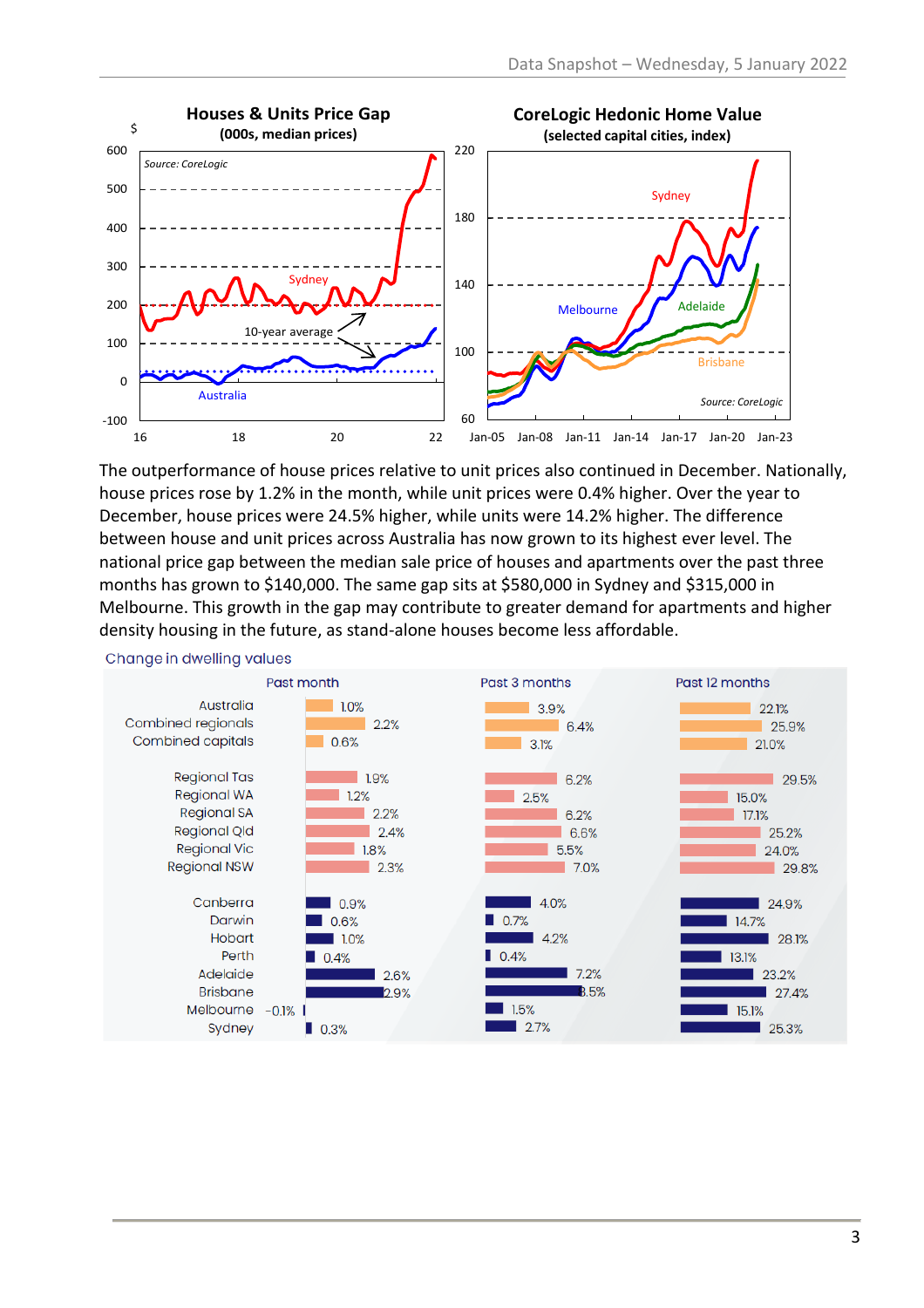#### **Outlook**

Housing conditions remain strong, especially in the smaller capital cities of Brisbane and Adelaide, and regional areas. Demand remains robust, supported by low interest rates. However, headwinds continue to build, particularly in the more expensive markets. This reflects a combination of rising affordability pressures, increasing levels of supply from a low base, and increases in fixed interest rates from record low levels.

Price growth is likely to continue to slow over 2022 and is expected to turn in 2023 as record low interest rate settings begin to be unwound.

Surging COVID-19 case numbers are a key risk to the outlook and could disrupt the housing market. However, demand remains strong amid an environment of low interest rates.

> **Jameson Coombs, Associate Economist** Ph: 0401 102 789